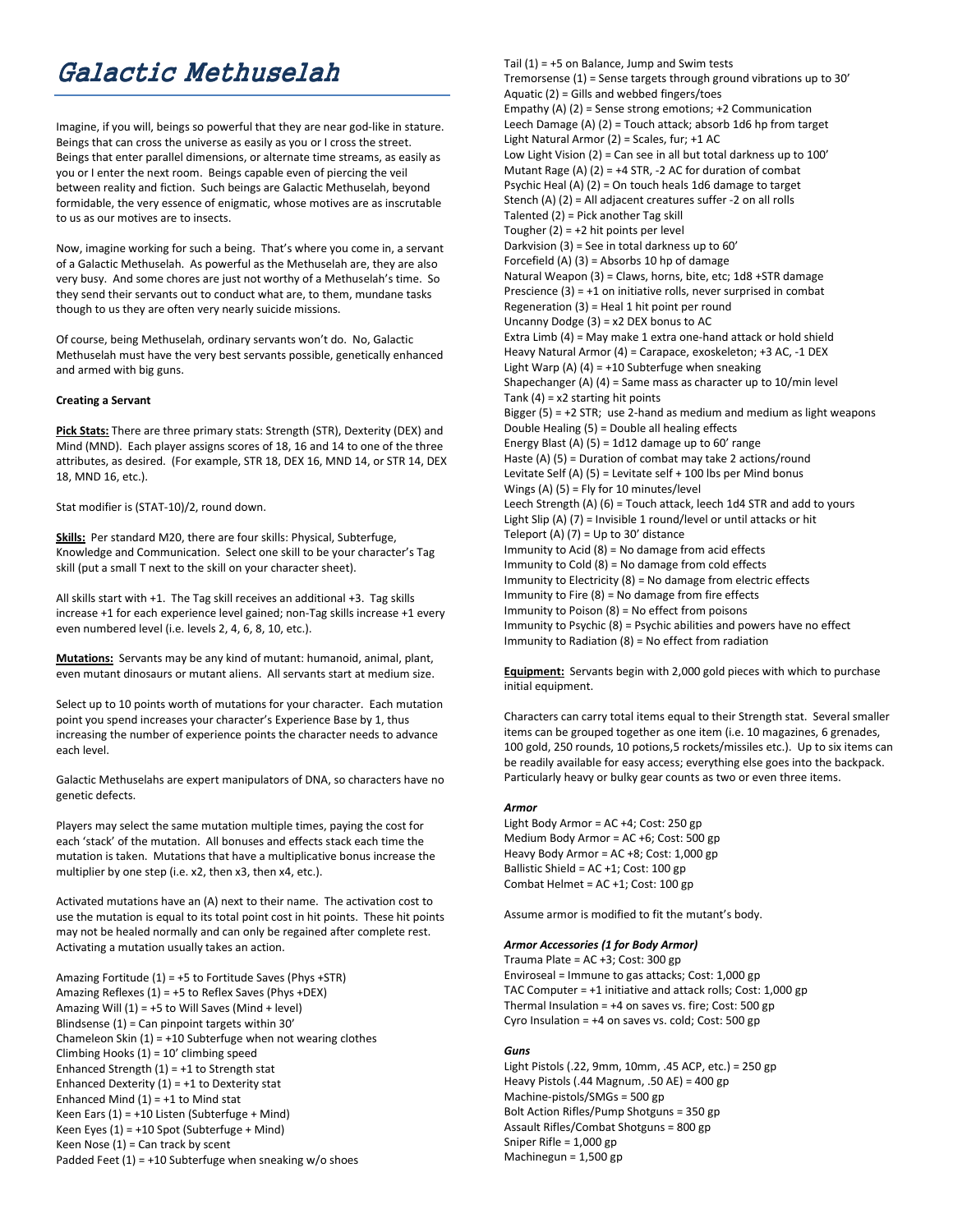Single Shot Grenade Launcher = 900 gp Multi-shot Grenade Launcher = 1,500 gp 7.62 mm Minigun = 3,000 gp Rocket/Missile Launcher (6d6 dmg, 20' AoE) = 2,500 gp Flamer (3d6 dmg, 20' CoE, 10 shots) = 1,500 gp

Players may pick any type of weapon they want. For example, a HK MP-5 SMG or an M-4 Carbine. Just note the caliber ammunition it uses and the number of rounds the magazine holds. Microlite20 Modern has a handy list of firearms you can reference. If a player wants a particularly rare or exotic gun (i.e. Barrett .50 Cal sniper rifle), increase the base cost by 50% to 100%.

Note, machine-pistols and sub-machineguns use pistol ammo; machineguns/miniguns use rifle ammo.

## *Damage by Caliber\**

#### Pistol Ammo

.22/.32 Caliber =  $2d4$ ; cost 1 gp per 2 rounds 9mm/10mm/.38/.45/.357 = 2d6; cost 1 gp per round .44 Mag/.50 Action Express = 2d8; cost 2 gp per round

Shotgun Shells 12 Gauge = 2d8; 2 gp per round 10 Gauge = 2d10; 3 gp per round

Rifle Ammo 5.56mm/.223 = 2d8; 2 gp per round 7.62mm/.30 = 2d10; 3 gp per round .50 Caliber Rifle = 2d12; 4 gp per round

Heavy Ammo Rocket/Missile = 250 gp each Flamer Fuel = 10 gp per shot

\*Taken from Modern d20 SRD

## *Gun Accessories*

Laser Sight = +1 attack roll; 500 gp Gunlight = Flashlight on gun barrel; 50 gp Suppressor = Suppresses sound and muzzle flash; pistols, SMGs, assault rifles and certain sniper rifles only; 500 gp Electronic Sight = Negates range penalty for single aimed shots; incorporates low-light vision and laser range finder; 500 gp Inter-dimensional Munitions Portal (IMP) = Provides unlimited ammo for one specific type of weapon (i.e. M-16 or AK-47) = Ammo Cost x 1000; x1.5 for burst fire weapon (i.e. 3,000 gp for an M-16; 4,500 gp for an AK-47)

## *Melee Weapons*

Light Melee Weapons = 1d6 dmg; 100 gp Medium Melee Weapons = 1d8 dmg; 150 gp Two-hand Melee Weapons = 1d10 dmg; double STR damage bonus; 250 gp Hanzo Sword = 2d6 dmg; +1 on attack rolls; may be used as a medium or a two-handed sword; 1,000 gp

## *Grenades (Thrown and Launcher)*

Fragmentation = 4d6 dmg; 20' AoE; 100 gp each Smoke = Poor visibility in 30' AoE; 25 gp each Flash Bang = Physical + STR save vs. 16 or stunned for 1 combat round; 75 gp White Phosphorous = 2d8 dmg per round; 30' AoE; 200 gp each Multiple Projectile = 4d6; grenade launchers only; turns GL into a big shotgun with 60' CoE; 100 gp each

## *Other Gear*

Climbing Kit = 250 gp 10' Telescoping Steel Pole = 100 gp Camping Kit = 50 gp Stimpack = Immediately heals 1d10+10 damage = 250 gp Basic Toolkit = 100 gp Low-light Goggles = 400 gp Flashlight = 25 gp

Assume servants start with backpacks, ammo pouches, equipment harnesses, uniforms, combat boots, etc.

**The Link:** Every servant shares a link with their Methuselah, providing the following benefits:

*Comprehension:* Servants can read, write and speak any common language, no matter what world or setting they are in. Particularly obscure or arcane languages, such as the long dead language of horrific alien gods from the depths of space, may be undecipherable at the GM's discretion.

*Reflection:* The link reflects to others what they would reasonably expect to see. For example, a medieval peasant will see an armored knight instead of a mutant freak wearing modern body armor and sporting a minigun.

*Sustenance:* While the link is active, servants do not require food or drink to survive. They can eat and drink for pleasure, if they like.

*Recuperation:* The link allows servants to heal even grievous wounds very rapidly. All hit points are recuperated after only an hour of rest.

*Communication:* Through the link, the Methuselah can keep tabs on its servants. They can also communicate directly to their servants, if desired, but very rarely do so. Finally, the link allows servants to communicate with one another, no matter the distance.

## **Experience and Advancement**

**Experience Base:** Each character has an Experience Base equal to 10 plus the number of mutation points spent during character creation (to a max of 20 starting).

**Experience Points (XP):** Experience Points are earned by defeating foes, overcoming traps and obstacles, good role-playing and frivolously wasting your hard earned treasure.

Foes are worth 1 XP per hit die, +1 XP for each doubling of the foe. Especially powerful foes may provide additional XP. Traps, obstacles and role-playing grant an additional 1 to 5 XP. Finally, every 100 gold pieces spent with no material benefit to the character provides 1 XP. This includes carousing, training costs or donations.

**Advancement:** The number of XP required to advance a level is equal to the character's Experience Base times their current experience level. For example, a character with an experience base of 20 would need 20 XP to advance to level 2, 40 XP to advance to level 3, 60 XP to advance to level 4, etc. When a character advances a level, reset their XP to zero, though any excess XP carries over.

Each level of advancement provides the following:

1d6 + STR mod hit points

+1 to attack rolls

Increase skills (+1 each level for Tag skill; +1 every even numbered level for non-Tag skills).

Every fifth level (5, 10, 15, 20) the character receives five additional mutation points. These points may be spent or saved as desired. Any spent mutation points increase the character's experience base.

#### **Combat**

In addition to standard M20 combat, the following applies:

**Burst Fire:** Some weapons are capable of burst fire. Burst fire incurs a -4 tohit penalty and uses 10 rounds of ammunition.

If directed against one target, the burst inflicts double damage. Alternatively, a burst can be direct at a 10x10' area. Make one attack roll against all targets in the area; any that are hit take normal damage for the weapon used.